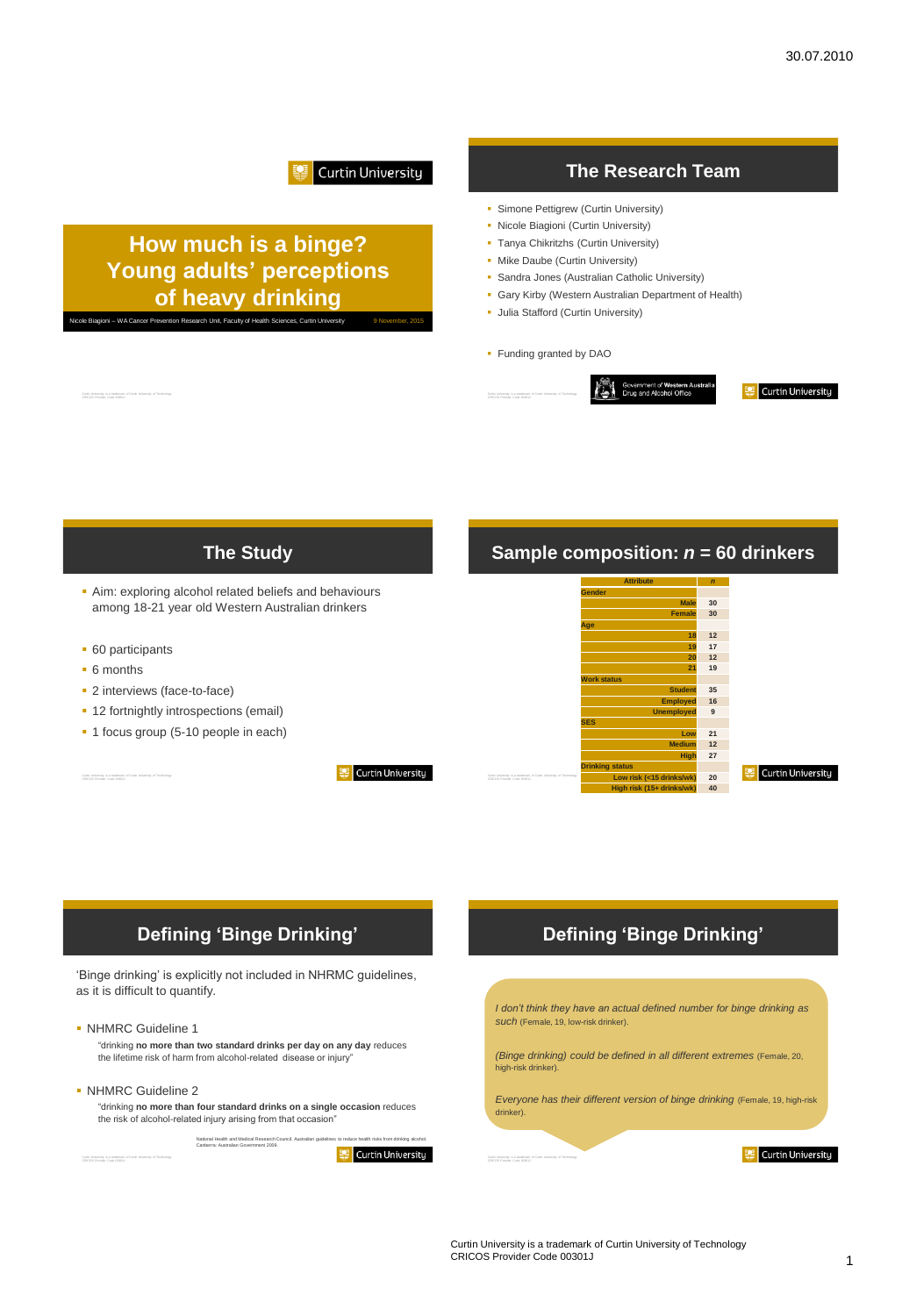

#### **Defining 'Binge Drinking'**



#### **Binge Drinking = Physical Outcomes**

*I think the way I'd classify binge drinking would be drinking to the point of vomiting* (Female, 20, high-risk drinker).

*There's not so much of an idea of limits or why you should stop. It's just keep going until you can puke…That's the definition of binge drinking* (Male, 21, high-risk drinker).

*(Binge drinking is) probably just like vomiting or something, so like alcohol poisoning* (Male, 19, high-risk drinker).

Curtin University

#### **Binge Drinking = Physical Outcomes**

*(Binge drinking) is just drinking so much you pass out, so drinking a lot in one session* (Male, 20, low-risk drinker).

*I think (binge drinking) is the mentality to just sort of want to pass out*  (Male, 18, high-risk drinker).

*(Binge drinking is) when you get so drunk that you wake up and you don't remember going to bed* (Female, 20, high-risk drinker).

#### Curtin University

#### **Binge Drinking = Physical Outcomes**

*These are binge drinkers… drink till their body can't handle any more, often needs to be admitted to hospital* (Male, 18, high-risk drinker).

*I think a lot of the younger population see binge drinking as going 20, 30 drinks, then passing out, hospital visits, stomach pumping* (Female, 21, low-risk drinker).



## **Why is this bad?**

- **Failing to recognise their own consumption as binge drinking,** unless experiencing these adverse physical outcomes.
- $\blacksquare$  Most do not think they are at risk of short or long term effects, as they do not identify their drinking as 'high risk'.

Curtin University is a trademark of Curtin University of Technology CRICOS Provider Code 00301J

Curtin University is a trademark of Curtin University of Technology CRICOS Provider Code 00301J

Curtin University

Curtin University is a trademark of Curtin University of Technology CRICOS Provider Code 00301J